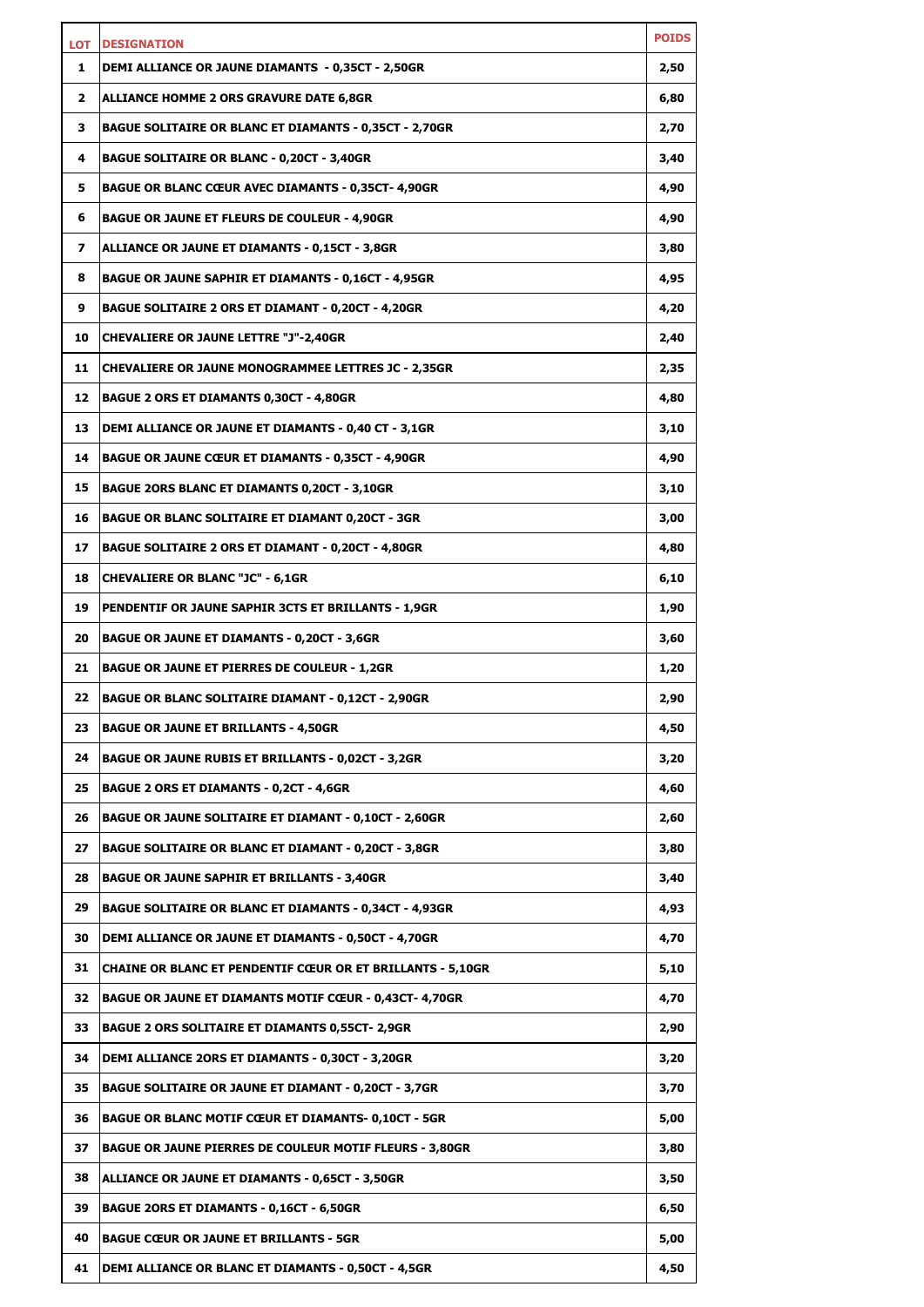| 42  | <b>BAGUE OR JAUNE ET DIAMANT - 0,15CT -2,90GR</b>                                                                            | 2,90 |
|-----|------------------------------------------------------------------------------------------------------------------------------|------|
| 43  | <b>BAGUE NAVETTE OR JAUNE ET DIAMANTS - 0,35CT - 3,9GR</b>                                                                   | 3,90 |
| 44  | <b>ALLIANCE 2 ORS - 3,80GR</b>                                                                                               | 3,80 |
| 45  | <b>BAGUE NAVETTE 2ORS ET DIAMANTS - 0,75CT - 4,10GR</b>                                                                      | 4,10 |
| 46  | <b>BAGUE SOLITAIRE 2 ORS ET DIAMANT - 0,22CT - 3,2GR</b>                                                                     | 3,20 |
| 47  | <b>BAGUE OR JAUNE ET DIAMANTS - 0,20CT - 4,5GR</b>                                                                           | 4,50 |
| 48  | <b>BAGUE CŒUR 2 ORS ET DIAMANTS - 0,50CT - 4,70GR</b>                                                                        | 4,70 |
| 49  | <b>BAGUE OR JAUNE RUBIS 0,20CTS ET BRILLANTS - 3,03GR</b>                                                                    | 3,03 |
| 50  | <b>BAGUE CŒUR OR JAUNE ET BRILLANTS - 4,90GR</b>                                                                             | 4,90 |
| 51  | <b>DEMI ALLIANCE OR JAUNE ET DIAMANTS - 0,55CT - 2,9GR</b>                                                                   | 2,90 |
| 52  | <b>BAGUE SOLITAIRE 2 ORS ET DIAMANT - 0,19CT - 4,5GR</b>                                                                     | 4,50 |
| 53  | DEMI ALLIANCE OR JAUNE ET DIAMANTS - 0,21CT - 2,9GR                                                                          | 2,9  |
| 54  | <b>BAGUE 2 ORS ET DIAMANTS - 0,20CT - 4,10GR</b>                                                                             | 4,10 |
| 55  | <b>BAGUE OR JAUNE ET DIAMANTS - 0,25CT - 4,4GR</b>                                                                           | 4,40 |
| 56  | <b>DEMI ALLIANCE OR JAUNE ET DIAMANTS - 3,6GR</b>                                                                            | 3,60 |
| 57  | <b>BAGUE SOLITAIRE OR BLANC ET DIAMANT - 0,15CT - 4GR</b>                                                                    | 4,00 |
| 58  | DEMI ALLIANCE OR JAUNE ET DIAMANTS - 0,30CT- 4,4GR                                                                           | 4,40 |
| 59  | <b>BAGUE 2 ORS ET DIAMANTS - 0,36CT - 2,60GR</b>                                                                             | 2,60 |
| 60  | <b>CHAINE 2 ORS ET PENDENTIF 2 ORS ET DIAMANT - 0,20CT - 4,7GR</b>                                                           | 4,70 |
| 61  | <b>BAGUE 2 ORS ET DIAMANTS - 0,60CT - 5,50GR</b>                                                                             | 5,50 |
| 62  | <b>BAGUE SOLITAIRE 2 ORS ET DIAMANT - 0,20CT - 4,20GR</b>                                                                    | 4,20 |
| 63  | <b>BAGUE OR JAUNE ET DIAMANTS - 0,30CT - 2,70GR</b>                                                                          | 2,70 |
| 64  | <b>BAGUE SOLITAIRE OR BLANC ET DIAMANT - 0,20CT - 3,60GR</b>                                                                 | 3,60 |
| 65  | <b>BAGUE OR BLANC ET DIAMANTS - 0,12CT - 5,02GR</b>                                                                          | 5,02 |
| 66  | <b>PENDENTIF CŒUR OR BLANC ET BRILLANTS - 3,20GR</b>                                                                         | 3,20 |
| 67  | ALLIANCE OR JAUNE ET DIAMANT - 0,05CT - 5GR                                                                                  | 5,00 |
| 68  | <b>BAGUE SOLITAIRE 2 ORS ET DIAMANT - 0,19CT - 4,10GR</b>                                                                    | 4,10 |
| 69  | <b>CABLE OR JAUNE - 1,9GR</b>                                                                                                | 1,90 |
|     | <b>MEDAILLES</b><br>100   MEDAILLE PARCHEMIN SIGNE ASTROLOGIQUE OR JAUNE 9 CARATS - 1,75GR                                   |      |
| 101 | MEDAILLE "JE T'AIME CORALIE" OR JAUNE 9 CARATS - 1,50GR                                                                      | 1,75 |
|     |                                                                                                                              | 1,50 |
|     | 102   PAIRE DE BOUCLES D'OREILLES CHAMPIGNON OR JAUNE 9 CARATS - 0,70GR<br>103 PENDENTIF LETTRE K OR JAUNE 9 CARATS - 0,95GR | 0,70 |
|     | 104 MEDAILLE MOTIF FLEUR OR JAUNE 9 CARATS - 0,7GR                                                                           | 0,95 |
|     |                                                                                                                              | 0,70 |
|     | 105   PENDENTIF LETTRE F OR JAUNE 9 CARATS - 0,65GR<br>106   MEDAILLE RECTANGULAIRE SANS MOTIF OR JAUNE 9 CARATS - 1,10GR    | 0,65 |
|     |                                                                                                                              | 1,10 |
|     | 107   PENDENTIF PAPILLON - 0,37GR                                                                                            | 0,37 |
|     | 108   MEDAILLE RELIGIEUSE OR JAUNE - 2,8GR<br>109   MEDAILLE RELIGIEUSE OR JAUNE- 1,6GR                                      | 2,80 |
|     |                                                                                                                              | 1,60 |
| 110 | MEDAILLE DAUPHIN OR JAUNE - 1,30GR<br>111   MEDAILLE RELIGIEUSE OR JAUNE - 2,2GR                                             | 1,30 |
|     |                                                                                                                              | 2,20 |
|     | 112   MEDAILLE RELIGIEUSE OR JAUNE - 1,8GR                                                                                   | 1,80 |